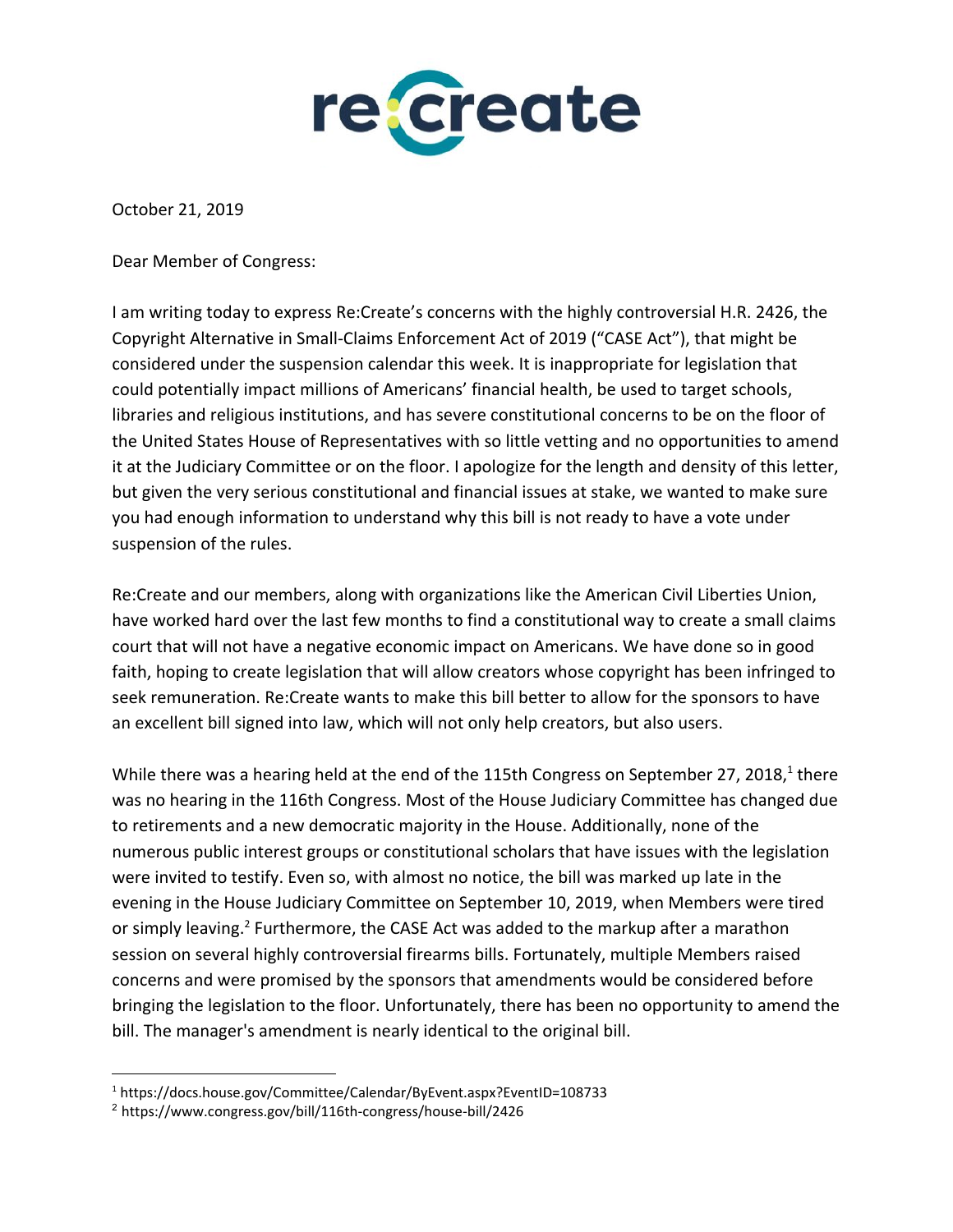Additionally, there has been a substantial misinformation campaign about the CASE Act. First, this is not a bill to attack "Big Tech." In fact, as written, "Big Tech" will be able to "opt-out" of this procedure. Individuals who are sophisticated about copyright and why the small claims proceeding will be bad for them, will "opt out"— this includes large companies and sophisticated infringers. It will be the rest of Americans, from the elderly to teenagers, from small businesses to religious institutions that will have to figure out in 60 days how the entire copyright system works: the existence of things like registration and fair use, the difference between statutory damages and actual damages, and many more things to make an informed decision on whether to "opt out". "Big Tech's" opposition to the bill is based on how the procedure will be used to harass their users.

Furthermore, unless Congress is willing to spend millions in educating the general public about this brand new court, any American organization or individual— from small businesses to religious institutions to nonprofits to our grandparents and children— could be subject to up to \$30,000 or more in damages for something as simple as posting a photo on their Instagram account, retweeting a meme, or using a photo to promote their nonprofit online. This excessive penalty, even before attorneys' fees, is equivalent to more than half the annual take-home pay for many American households.<sup>3</sup>

Currently, approximately half the copyright docket of the US courts is "trolling".<sup>4</sup> And proponents have stated this legislation will curb "trolling" behavior by providing access to a small claims court. This is wholly misleading. Most infringement cases are thrown out of court due to lack of evidence or due to a lack of consideration of fair use, which is now required under the *Lenz* decision.<sup>5</sup> "Trolling" behavior is not simply taking individuals to court, it is sending onerous demand letters threatening legal action or a settlement which is less than the sum of the proceeding. This legislation will increase trolling behavior by threatening Americans with a small claims proceeding that could cost \$30,000 or simply settling "out of court" for a "minimal" fee such as several thousand dollars.

This type of behavior is not new and it will only get worse if the CASE Act is signed into law. I implore you to familiarize yourself with the behavior of known copyright trolls like Prenda<sup>6</sup> or Richard Liebowitz.<sup>7</sup> And for those who remember what it was like before the Leahy-Smith

<sup>3</sup> https://www.census.gov/library/publications/2019/demo/p60-266.html

<sup>4</sup> Sag, Matthew, Copyright Trolling, An Empirical Study (August 24, 2014). Iowa Law Review, Forthcoming: https://ssrn.com/abstract=2404950

*<sup>5</sup> Lenz v Universal Music Group,* 801 F.3d 1126 (9th Cir. 2015)

<sup>6</sup> https://arstechnica.com/tech-policy/2019/07/prenda-law-porn-troll-saga-ends-with-prison-for-founder/ 7http://www.abajournal.com/news/article/judge-sanctions-litigious-copyright-lawyer-notes-growing-body-of-lawon-when-to-punish-him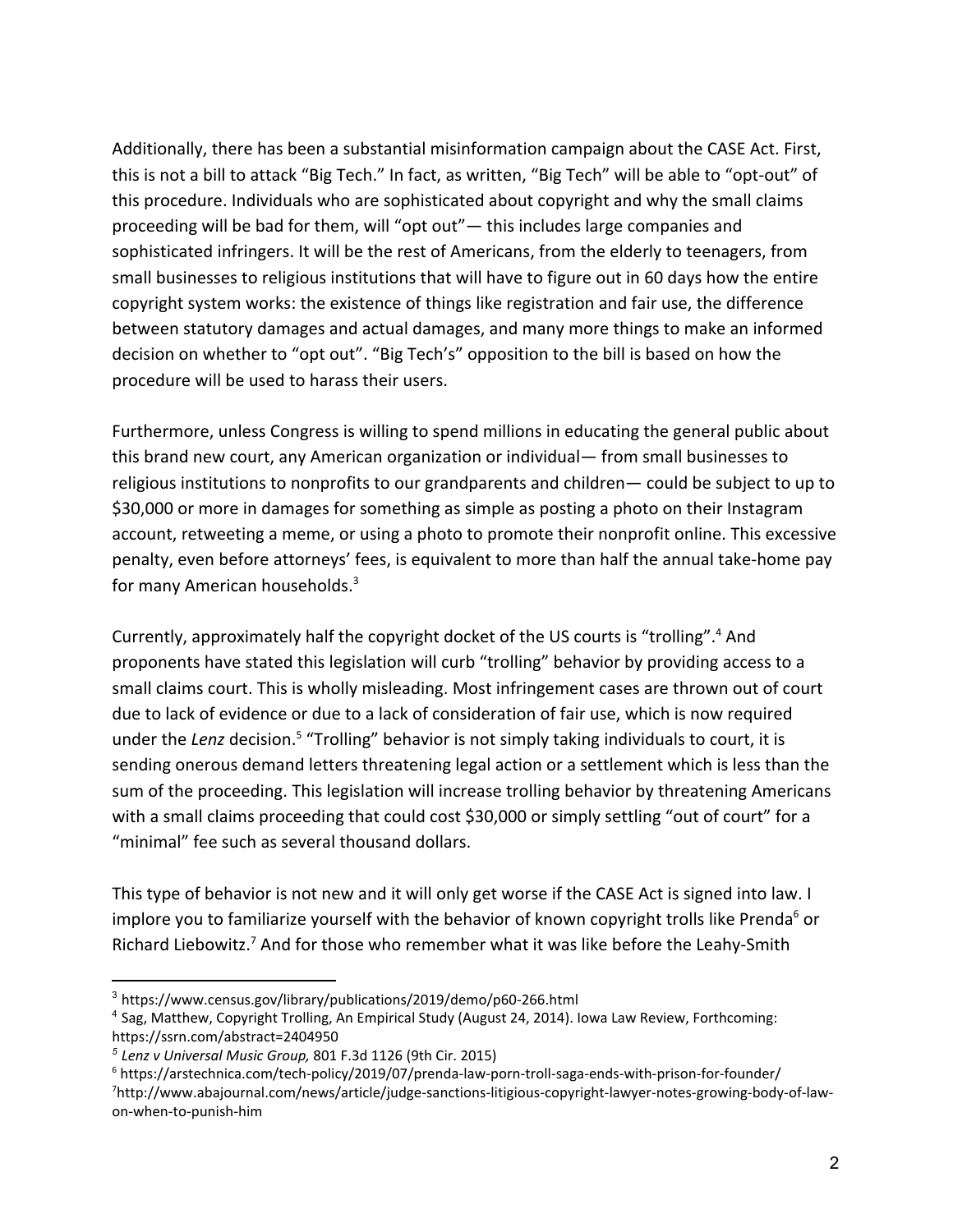America Invents Act was signed into law, "patent trolls" were using similar tactics to attack nonprofits and small businesses. There have been countless horror stories of individuals paying licensing fees of over \$2,000 for a claim that was not legitimate.<sup>8</sup> Luckily, in the case of patent law, Congress acted.

If an infringement occurs before a work is registered, in an Article 3 court, a plaintiff can only recover actual damages, not statutory damages. The CASE Act would change this for the small claims proceeding by allowing statutory damages of \$7,500 for sharing a single photo on Instagram, including those that are not registered. This means that for unregistered works, the small claims proceeding will have a higher available damages award than in a regular court, going against the very nature of small claims. Given that sharing photos online is an activity done by millions of Americans every day, by voting "yes," Members risk taking thousands of dollars or more out of the pocketbooks of their constituents.

Furthermore, the proposed legislation has many constitutional concerns. The legislation is structured to create an Article 1 authorized proceeding for a traditional judicial function. While we have created Article 1 proceedings within the Executive Branch or at an independent regulatory agency, to our knowledge there has not been an Article 1 proceeding created within the Legislative Branch. Under our separation of powers system of government, courts will be highly skeptical of an attempt by Congress to take power away from the courts and give it to themselves.

Additionally, even when a judicial function is given to the Executive Branch, it has to pass the "Public Rights Doctrine" test to protect the right to a trial by jury in civil cases. The Supreme Court has specifically held in a unanimous decision that copyright actions are subject to the 7th Amendment guarantee, even in a case for legislatively directed statutory damages.<sup>9</sup> Congress may establish a public right, separate from actions that affect the federal government, that involves an action related to protection of the public, such as health or welfare, and may establish an executive tribunal in which to adjudicate these rights.<sup>10</sup> An Article 1 tribunal may adjudicate these public rights in a fact-finding role, but there needs to be consent, due process and review by an Article 3 court.<sup>11</sup> Private rights or rights involving matters between private parties that have their origins in common law are resolved only in Article 3 federal courts.<sup>12</sup>

<sup>8</sup>https://arstechnica.com/series/attack-of-the-scanner-patents/

<sup>9</sup> Feltner v. Columbia Pictures [Television](https://en.wikipedia.org/wiki/Columbia_Pictures_Television), Inc., 523 U.S. 340 (1998)

<sup>&</sup>lt;sup>10</sup> Atlas Roofing Co. v. Occupational Safety Commission, 430 U.S. 442 (1977)

 $11$  Granfinanciera, S.A. v. Nordberg, 492 U.S. 33 (1989)

<sup>12</sup> Stern v. Marshall, 564 U.S. 462 (2011)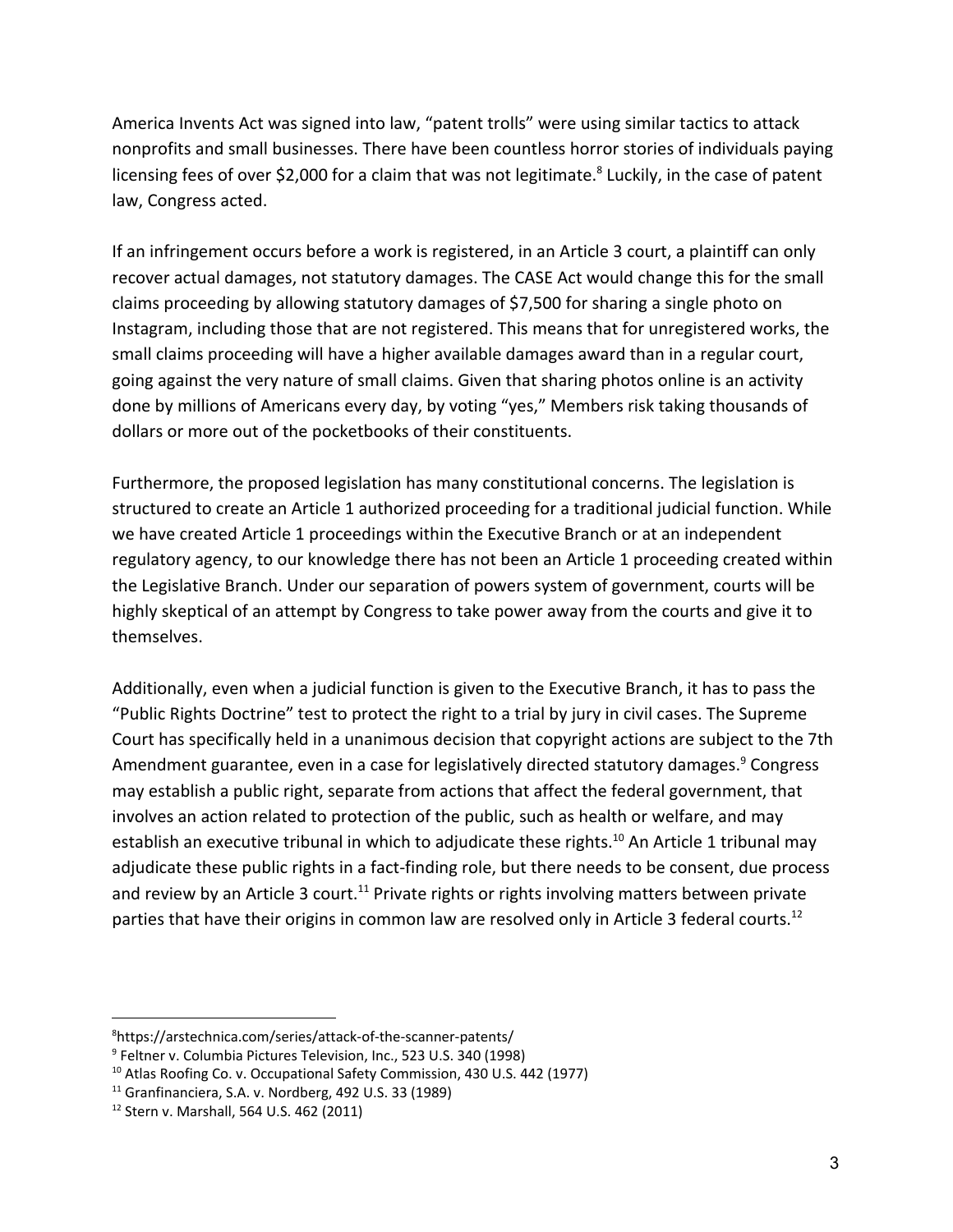In this case, the bill fails this test. First, copyright infringement actions are private rights involving matters between private parties that the Supreme Court has held have their origins in the common law. Additionally, they do not fall into the category of broader public rights like public health or welfare. This means the legislation would likely not be subject to the Public Rights exception to the 7th Amendment. In a memo attacking the integrity of Re:Create, Public Knowledge and the Electronic Frontier Foundation, it is argued that a recent Supreme Court decision related to the Patent Trial and Appeal Board ("PTAB") is the equivalent of the CASE small claims proceeding.<sup>13</sup> However, the legal analysis in this memo is flawed. The court specifically found the granting and re-examination of a patent meets the public right doctrine test, not infringement actions which are common law. The PTAB reviews its own agency's issuance of a patent. In other words, the PTAB does not consider whether or nor a party infringed upon the patent; it only reviews whether or not the patent should have been granted in the first place. The CASE Act board will have a completely separate function: it will review whether or not an individual infringed upon a copyright, which is a function of a common law Article 3 court.

Even under the *very* remote possibility that a court finds that the CASE Act small claims court is a public right, it would still fail the public rights test. Public rights that do not involve the government as a party like the PTAB are required to have a *de novo* right of appeal to the courts.<sup>14</sup> As written, the CASE Act does not allow appeals to the courts on errors of fact or law, easily failing this test. Additionally, it is questionable if the 60-day opt out would pass the consent requirement. And, the proceeding lacks traditional due process requirements such as the ability to call witnesses, the right to cross-examine and potentially the right to present evidence because of its limited discovery. Given the CASE Act fails one of the requirements, and may fail the other two, the legislation will not pass the public rights test.

While this letter is extremely long and complicated, I have not even brought up the myriad of other issues in this legislation around exercise of fair use rights, the default judgment enforcement procedure, the fact that it would be the largest small claims proceeding in the United States, that small claims are intended for simple not complicated areas of the law, and it is opt-in for plaintiffs but opt-out for defendants. None of these issues have been vetted under normal procedure at the House Judiciary Committee. Re:Create wants to work with Members and creators supporting this legislation by finding a constitutional bill that will not have such a large financial impact on your constituents.

<sup>&</sup>lt;sup>13</sup> Oil States Energy Services, LLC v. Greene's Energy Group, LLC, 584 U.S. \_\_\_ (2018)

<sup>14</sup> A *de novo* right of appeal means that the courts show no deference to the ruling of the lower tribunal and can review it for both fact and law. Appeals of arbitration decisions are also *de novo*.